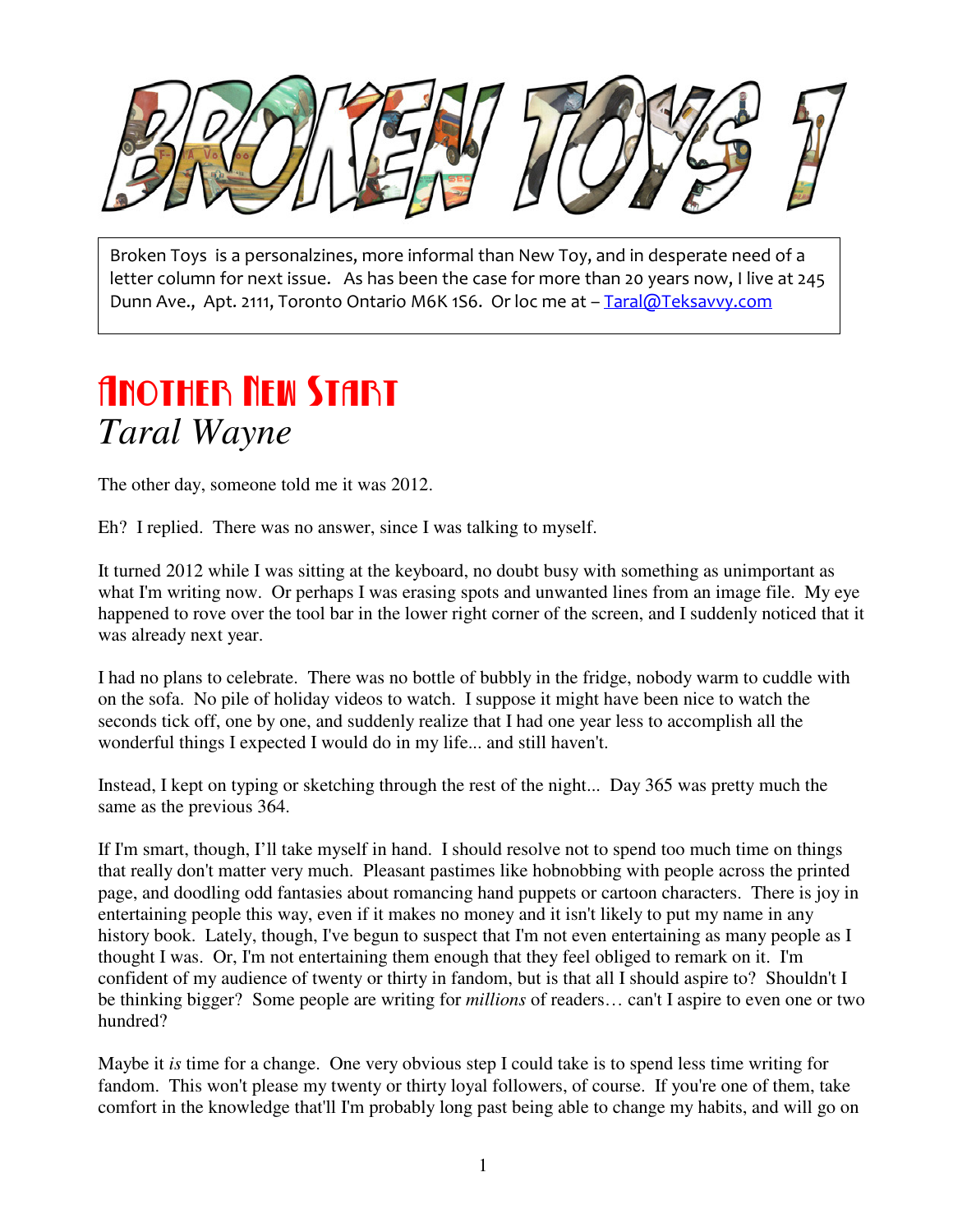doing the same old thing that I've been doing for the last few years... I wonder, then, if anyone will even remember that I ever had any regrets about it?

Probably not. Were they ever listening?  $-\mathcal{TW}$ 

## Unfinished Business

2011 was a busy year, so much so that I'm looking at a notebook that keeps track of what I'm doing, wondering if I shouldn't retire it and start another. Just the list of things I wrote and were published in *Drink Tank* alone will reach 85 items when Chris catches up with me. 85! I know fanwriters who fancied themselves legends-in-their-own-time who haven't written **half** as much as that for just *one* fanzine! I've been a fixture in *Banana Wings, Askance, Challenger* and *File 770* for a few years now. I've had articles in most issues of Eric Mayer's *E-Ditto*. The list of other titles that have been graced with my fanwriting would do a habitual plagiarist proud. But we don't make legends anymore.

I have to be content with letters of comment that shower me with egoboo.

The trouble is that letter writing seems to be a dying art, along with genuine fan art and actually publishing on paper. The reason for this has gradually emerged. When fanzines can be downloaded anonymously from an internet site, there is no sense of obligation to respond. Downloading the file costs no one anything, and nobody knows you downloaded it. When editors like Chris Garcia state publicly that they don't even *care* if anyone locs, the problem is compounded. It's officially *okay* to be one of the invisible legion of fans who neither create nor support fanzines, just consume them as their natural right.

The rest of the internet calls that a "file leech." It's not meant to be complimentary.

The abysmal truth is that I'm not getting enough of those locs… or that egoboo, either.

Look, it isn't as though I'm an egotistical monster whose appetite for flattery is infinite. My appetite is large, but definitely finite. I'm on record as saying that the reason I write is that I enjoy entertaining people, and I *meant* it. However, how am I to know I *am* entertaining anyone when I step away from the mike and there's no applause from the darkened club? Am I performing to a vacant room?

Surely, I'm not the only performer who leaves the stage wondering if he was a hit or a flop. It's probably no coincidence that the fanzines with the liveliest and most rewarding letter columns are those that are still printed on paper and mailed to the readers. In those, the old relationship between zines and fans still holds. Summed up as The Usual, it is the binding that ties the community together. The prediction has certainly been made before, but I'm going to make it again – when the last paper fanzine page comes out of the printer and only downloads are left, I predict the end of fanzine fandom – as we've known it – will shortly follow… *finally.* 

#### Irrevocably.

Until that day, I'm going to try to make the best of it. Of late, there have been signs that my writing is slowing down a little, and that I'm making my proofreader (Walt) work harder to catch my sloppy mistakes. It must mean that I'm not just bitching  $-$  that I am actually enjoying my work less than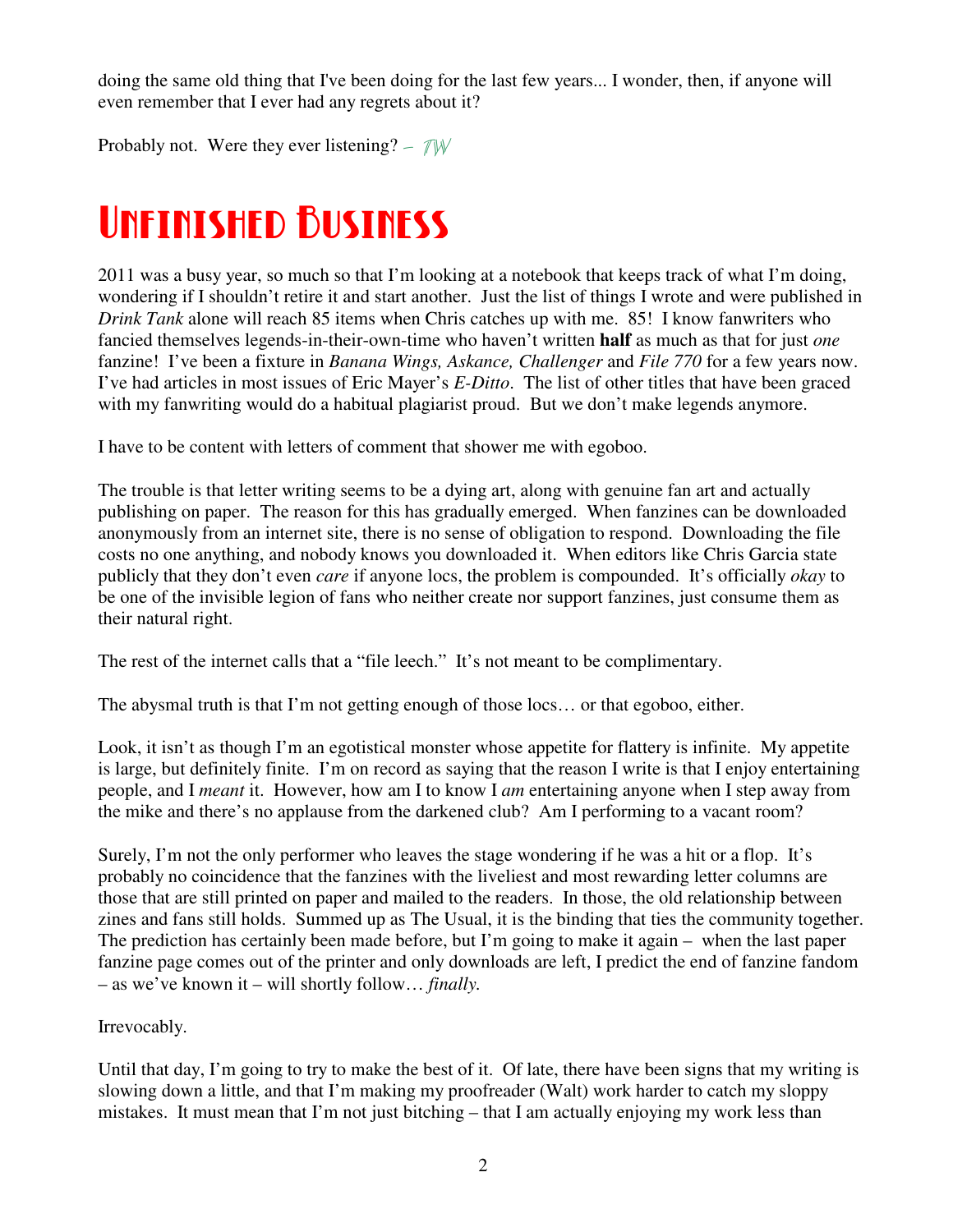before. If I write less, it follows that I'll have less to publish. Looking at my notebook again, I see there are fanzines that I could easily *not* contribute to, for one reason or another. In the case of *Visions of Paradise*, the reason is all too clear. Sadly, Robert Sabella died, late last year. Dave Locke is no longer publishing *Time and Again*. Eric Mayer has finished with *E-Ditto* and I'm unsure of his plans. I can strike both of those off my list of zines open to submissions. Lately, I've been pissed off one too many times by another fanzine editor, and I'll fry in hell before he sees another word of mine. Not that he's indicated he wants to… quite the contrary. Some other zines are huge and lavish, and don't print hard copies. Since I can't afford to print my contributor's copy, nertz to *them.* Other zines are strangely obsessed with publishing reviews, articles on science fiction history, interviews and other ephemera that puzzles me. We're *fans*, aren't we? Doesn't that mean we already know everything there is to know about science fiction? Let us move on, already.

#### What fanzines are left to me, then?

#### What do you know! *Banana Wings, Askance, Challenger* and *File 770.*

Also *Drink Tank*. I've been wondering about *Drink Tank*. First, there's the lack of a letter column and feedback. Also, I've not been crazy about the last 20 or so issues. When Arnie Katz first introduced me to Chris Garcia's zine, it was a frequent, unpretentious fanzine that was mainly about pop culture. That was alright. I read comics, watch movies, collect bubble gum cards and listen to Pink Floyd too. But ever since Chris decided to focus on his "52 Weeks of Science Fiction Films," *Drink Tank* has been almost entirely a film zine. If you removed the few locs and my frequent contributions, the change is even more noticeable. Is this really the sort of zine I want to be writing for anymore? The thought has grown on me that I should begin a countdown, and leave the pages of *Drink Tank* once and for all when I've contributed my  $100<sup>th</sup>$  article to it.

(Chris will stop hitting me in a little while. Then I can ask him whether it was because I'm thinking of leaving him, or because I said I didn't enjoy *Drink Tank* as much as I used to.)

The downside of quitting *DT* is that is widely read. You don't win a Hugo by aiming to exclusively please a handful of diehard "trufans." I seem to recall seeing stats over at eFanzines.com that indicate that *DT* is downloaded about ten times more often than its nearest rival. If I have a raging ego to feed, can I afford the extravagance of picking where I'm published on the basis of something as insubstantial as my personal tastes? Well, maybe Chris will finish with his 52 flicks before I reach my 100th article, and *Drink Tank* will be more the way it was again. It's not as though I'm likely to write the next 15 articles by the end of January.

It should take at least until the end of March.

You have no way of knowing it, but I have had two entire issues of *New Toy* almost ready to send to *eFanzines*. For the most part, the material has been written and set aside. I haven't edited the locs for the next issue, and there's no editorial or cover for the one after, but these are details I can attend to in a lickety-split or two. Last year, though, it seemed that I no sooner finished articles for all my favourite fanzines than the next issues had come out, publishing my contributions and forcing me to start all over again. This year I'll produce *New Toy 4* and *New Toy 5* in the same month… or publicly eat *Drink Tank 300!* I'm sure Chris would consent to print one out for the occasion.

Response to New *Toy 3* was rather sparse, though. Also, editing a fanzine with software as primitive as Acrobat, then converting to *.pdf* format, is a rather tricky affair. It wasn't much fun trying to figure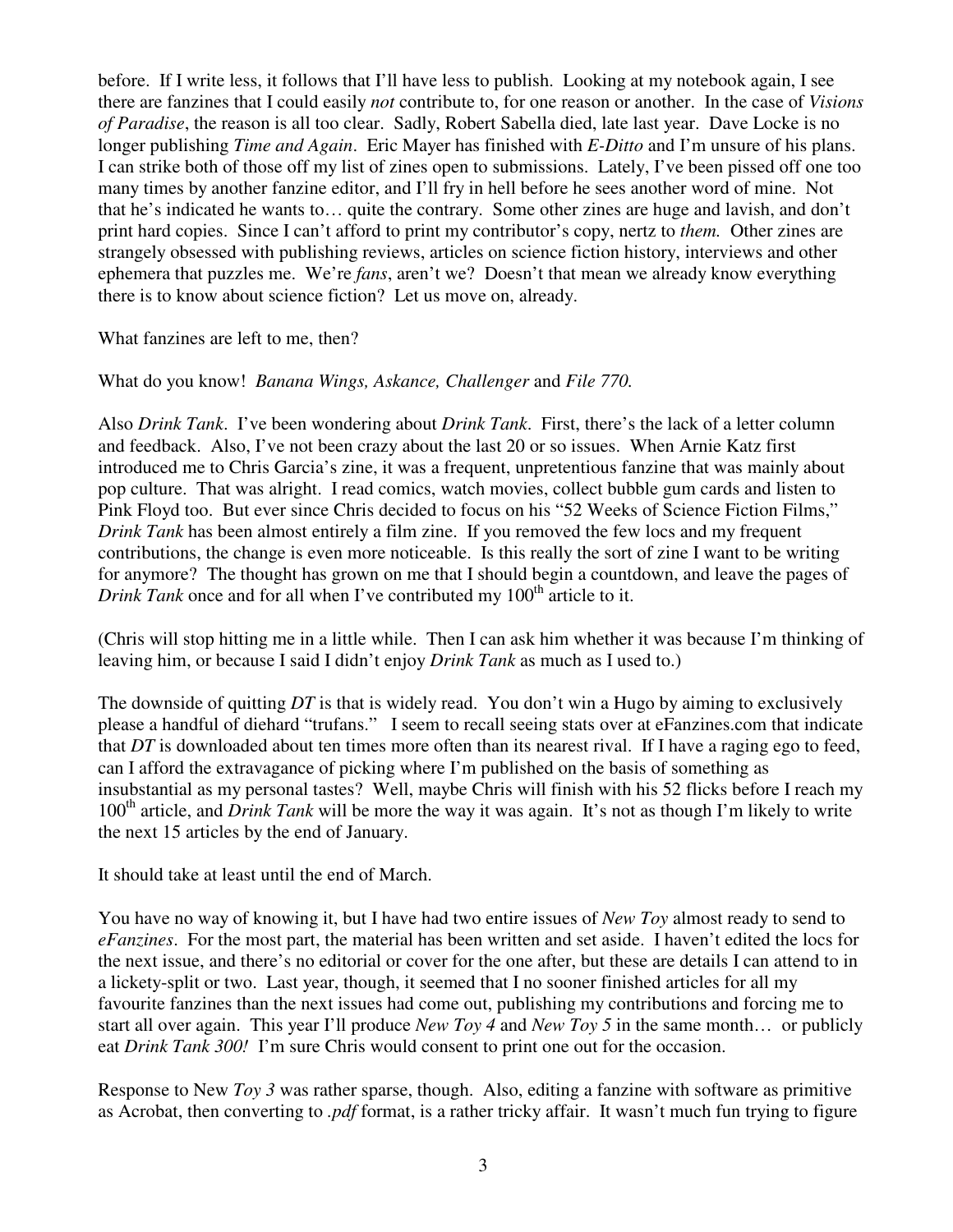out how to insert titles and illos without causing a page of text to vanish and reappear on the following page. Matching the lengths of two columns then reverting to single column took finesse of an order it normally takes to master magical grimoires. Separating lines, once added, sometimes stubbornly refused to go away when not wanted later.

Discussing ways and means to publish fanzines with Eric Mayer, I've begun to wonder whether publishing a genzine, even one that is only modestly long, isn't more of an undertaking that I really want. Perhaps it would be wiser to throttle back my ambitions a little, and produce a zine half the size more frequently? If I did that, should I go ahead with the next issues of *New Toy*, and launch the ensmalled zine under the same title? Or should I publish the ensmalled zine collaterally, with a new title? That way, I would be free to publish a larger *New Toy* with snazzy layout whenever I wanted. Since you're reading *Broken Toys*, you know which way the coin came down.

Having published nothing of my own at all last year, it must seem like an awful case of hubris to suggest pubbing two issues this year, and beginning a new title altogether. But that's far from the end of it! I have all my old Canadian Fan History articles to edit into a one-shot volume. And I really **must** finally release the scans of *Ah, Sweet Idiocy*. The original intention was to produce ASI along with other material as a CD-ROM, as I had done for *Energumen*. Sales of the *Energumen* disk had not been terribly encouraging in the short run, though. (Especially considering that Mike Glicksohn bought the first ten off the press!) I wonder if there's even as much of an audience for ASI as there was for *that*. But I'd hate to simply upload the scans to Bill Burns' efanzines without any of the supplemental material. Whatever I do in the end, I will try to do it this year.

And now, for something completely different, I would like to pull a squirrel from a hat. However, I am unable to do this. I could present a complete list of all the fanwriting I did last year. I could list all the fanwriting I did last year… but perhaps *now* isn't a good time. *Never* probably is. - TW

## All Good Things, Even Furry

I'm told there is some sort of a furry fandom in Toronto. Back in the 1980s, I know for a fact there was one. It consisted of me; a guy who called himself "Hepzibah" at first, then "Kratsminsch;" Kevin Duane, who used "Assinio" as his alias; "Scout" and a few others I knew as Dan, Tom, Steven, Mike, Allan "D'Otter", Mel, Peter, Amanda, Terry and so on. I've misplaced a few names along the way, and I didn't met them all in that order either.

They were a mixed lot.

Assinio was from New York, and had a background in science fiction fandom and comics. Furry fandom appealed to him because of devils of his own, which I won't name lest they feed a stereotype about furry fandom that is already troublesome enough. He moved to Toronto in the late 1980s, and appears to have called my number almost as soon as he had moved the last of his stuff into his apartment.

Krats I had known from the most ancient of days, when I was active in the local Toronto science fiction club. I don't know exactly when he began appearing at meetings. Probably around 1981 or 1982. He initially gravitated toward serious book collectors, and I was slow taking note. By the time I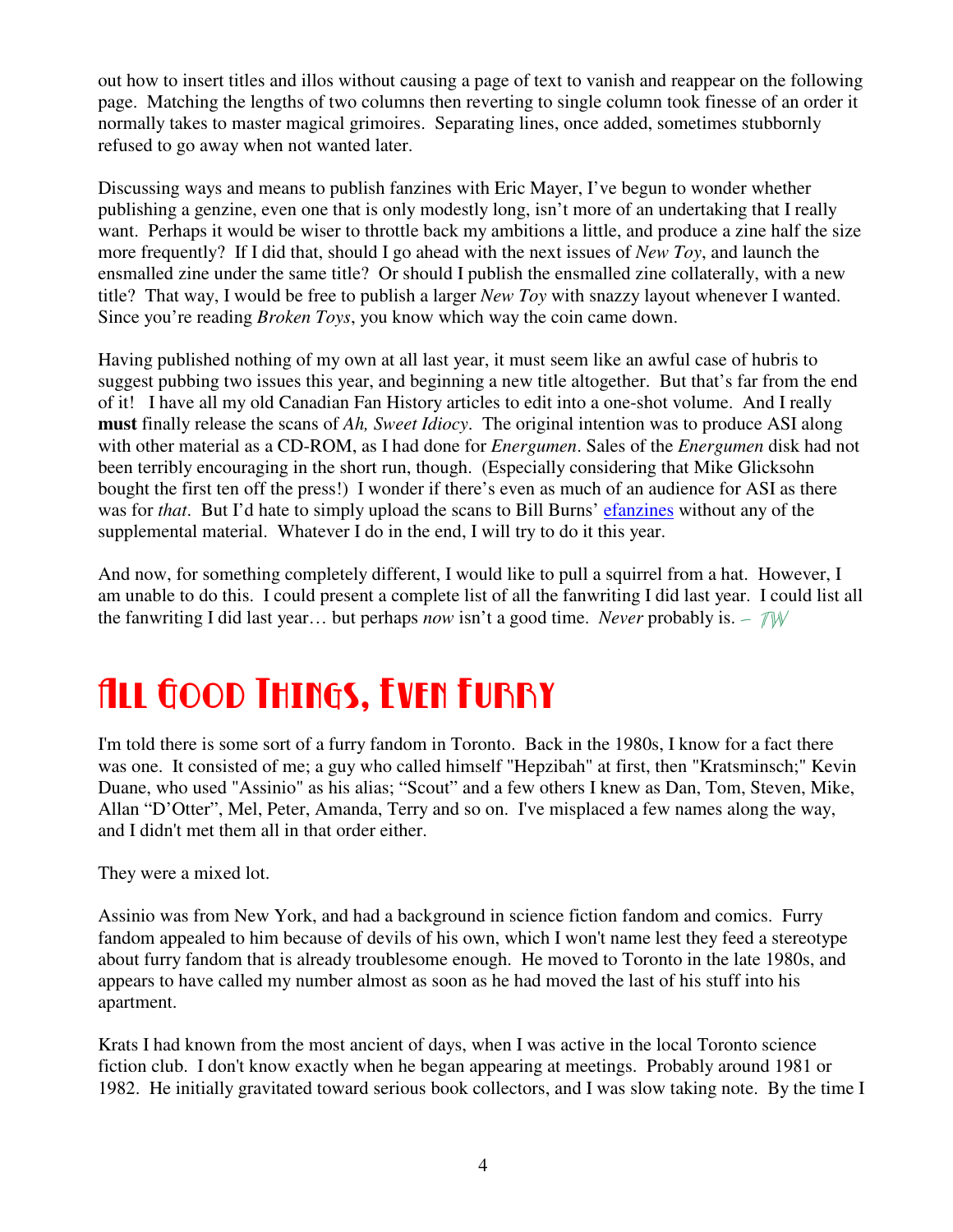was involved in furry comics and Krats had established himself on the Muck, we already had a longish history. Running the Trap Line BBS made Krats something of a focal point of the local group.

Tom was an oddball, who might almost be described as the opposite of Assinio. He was positively squeamish about adult material in funny animal comics, and more than usually interested in European funny animal stories. Tom was so European in his tastes and outlook that he almost seemed to be from one of the Benelux nations. In fact, he was a banal Torontonian. Some of his education was in Quebec, however, and that may have given him the Old World air he seemed to have.

Terry ran a website of his own. It featured art that Terry scanned and uploaded to his site without permission or notice – which led to a rather long period of acrimony with Krats and me. I used to call him Terry and the Pirates... to distinguish him from Terrie Smith, a noted artist in California. In time, the Pirate came over to our way of thinking, but in another way he had the last word – piracy remains a problem in furry fandom to this day. He and Assinio got along pretty well, so it wasn't long before the three of us were driving down to the American East Coast for Philcon and Anthrocon.

Dan was a computer whiz who almost nobody ever saw. Mike was into costumes, and drove up from London, Ontario to meet with the gang at the Chop Suey joint across from Krats's place. Allan was another legacy from the SF club, who I first got to know about the same time as I did Krats. He is about the most mild-mannered person I've ever met. Mel didn't run in our circle or anyone else's – she was an artist who was usually surrounded by one or two admirers… and liked it that way, I'm sure. But we heard from her from time to time. There was another Terry as well, but this one published a fanzine called *Fang, Claw & Steel.*

Not least was Steven. Steven wasn't all that much into furry fandom, but was sociable and found his way into our group in some shadowy way that makes me want to thank whatever random forces were at work. He turned out to be a pretty good friend as well as unusually level-headed for a fan.

A couple more years brought Todd Sutherland (Scout) and Chuck Davies (Ferris) into the group. Then Andrew, Cargo, Silfur and others who I never got to know very well. They swung differently, or swung both ways – I really didn't swing at all. Despite it, I got to know Todd particularly well for three or four years. He was an artist and not bad as a word-smith either. The friendship unraveled later, for reasons never very clear to me. The others drifted away from our original group, having their own agenda in furry fandom.

That was the first split in the local furry fandom, although I don't think we realized it at the time. Small get-togethers had become very large for awhile, then there were two sets of get-togethers, then still more events… few of which I kept abreast of.

At some point it became obvious that both loosely defined groups had fallen apart. The BBS was offline. We had stopped getting together, either at my place or at the Chong Ching. After a couple of years, no one stepped forward to throw a room party at the local SF con. Tom moved to Winnipeg, Silfur and Cargo left for the West Coast, Todd gafiated from the fandom entirely. Terry stopped driving to East Coast cons. Assinio got into trouble with the autocrat who ran Anthrocon. Not much was left to hold onto in my group – just Krats and I. Whatever happened to the crowd centered around the Isabella street apartment, I don't know.

A few years later, Krats and I parted ways as well.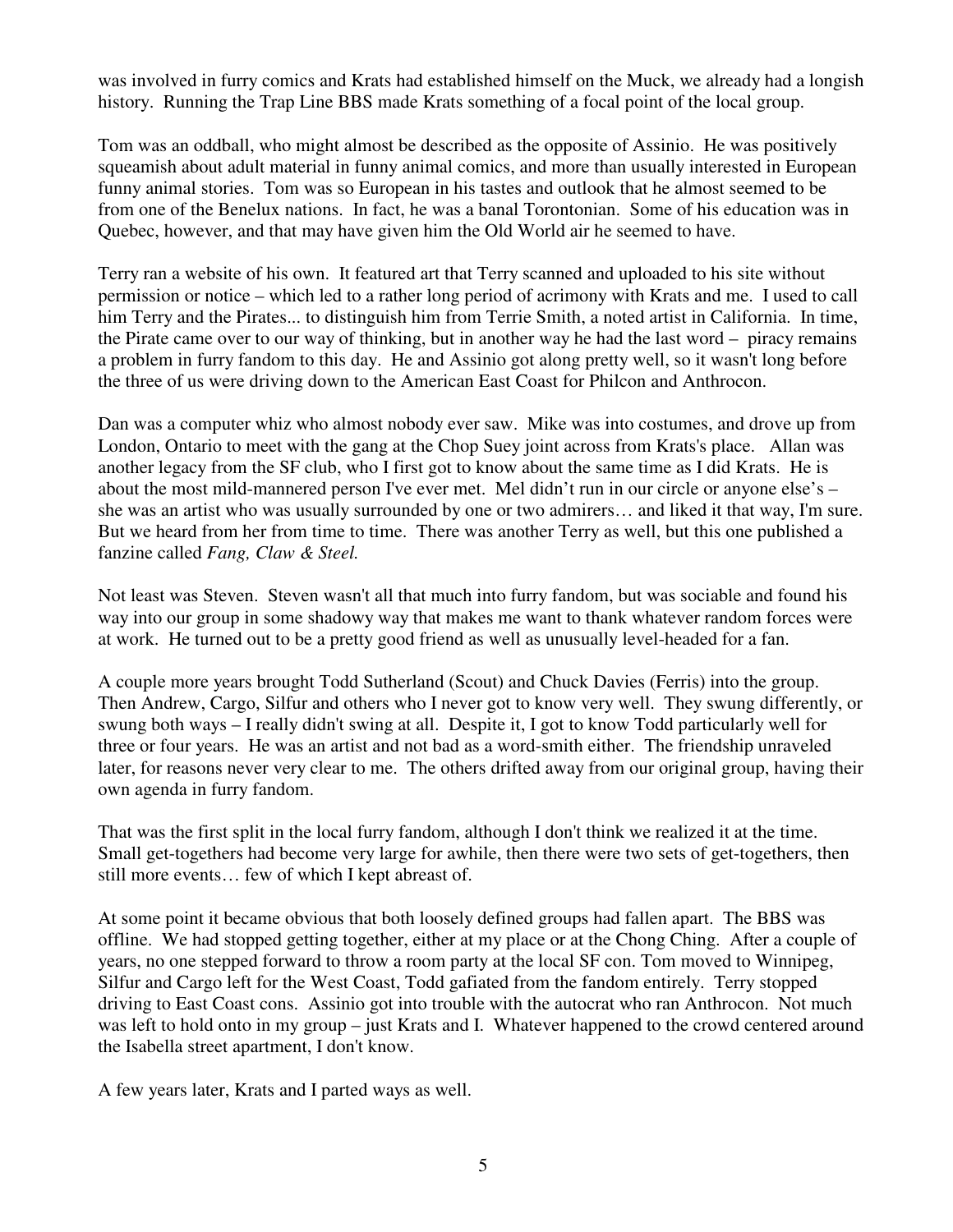But I'm told there *is* a furry fandom in Toronto.

I first became aware of something stirring a couple of years ago, when I heard of something called the "TorFur List." I logged in once, looked at it for a while, and pretty much forgot about it afterward. It seemed to be little more than a long list of names and addresses of people who had joined, but I recognized *none* of them. There were a number of comment threads, but none that I felt compelled to join. Whoever these people were, they didn't seem to be doing anything that I greatly cared about.

To some extent, I was in touch through e-mail with one of TorFur's guiding lights… a local fan named "Dan Skunk." He seemed a bit intense, in a way I recognized as common in any fandom – particularly among people who discover *far* too much meaning in fandom for a mere hobby. Instinct prevailed, and I politely declined a couple of get-together invitations.

I asked around a bit. Lisa, a friend of Steven's, seemed to know some of the new people. She confirmed my prejudices – they were mainly young, reared on TV fare that was a far more recent vintage than my own viewing preferences, and generally regarded fandom as a stage for costuming or role-playing. She said it wasn't for her, and I didn't think it sounded like it was for me, either.

A little while later, I heard there was a commotion of sorts among the local furries. Dan Skunk and the others were in a feud over leadership, and now there were *two* furry lists for Toronto fandom. I think I joined the other one, too, just out of good form. So far I haven't noticed any profound difference in either one, just a matter of who's calling the shots.

From what Lisa tells me, the little bit that I've heard through the old gang and dribbles of news along the grapevine, the new Toronto furries have their own regular get-togethers. One is at a place called The Old Spaghetti Factory. If your tastes aren't exotic, it's not a bad place to spend \$14.98 on 15 cents worth of pasta, 45 cents worth of sauce and \$1 worth of ground beef. Cheaper to eat at home. I gather, too, that the initial description of the gang as mostly young, mainly into goofy costumes and under the apprehension that Pokemon and Picachu are classic furry characters is, essentially, still correct.

They are running a con now, also, called *Furnal Equinox*. 2012 ought to make the second or third year. If it didn't cost \$40, I might drop in to scope it out. But since \$40 is about my entire month's disposable income at present, I don't think I will. In any case, I've been given to believe there's nothing there that would interest me – costumed guys who want to be called Pookifur or Blüdwolf. One con photo on-line shows a couple of hundred members, the front rows all in doggy pajamas – it was enough to turn *me* off.

The lack of curiosity seems mutual, too.

I'd really like to be more positive about the reappearance of furry fans here at home, but find it hard. Been there, done that, moved on, you can't go home again, run out of clichés.

So they say there's a furry fandom in Toronto... I suppose it depends on who you talk to.  $-\text{TW}$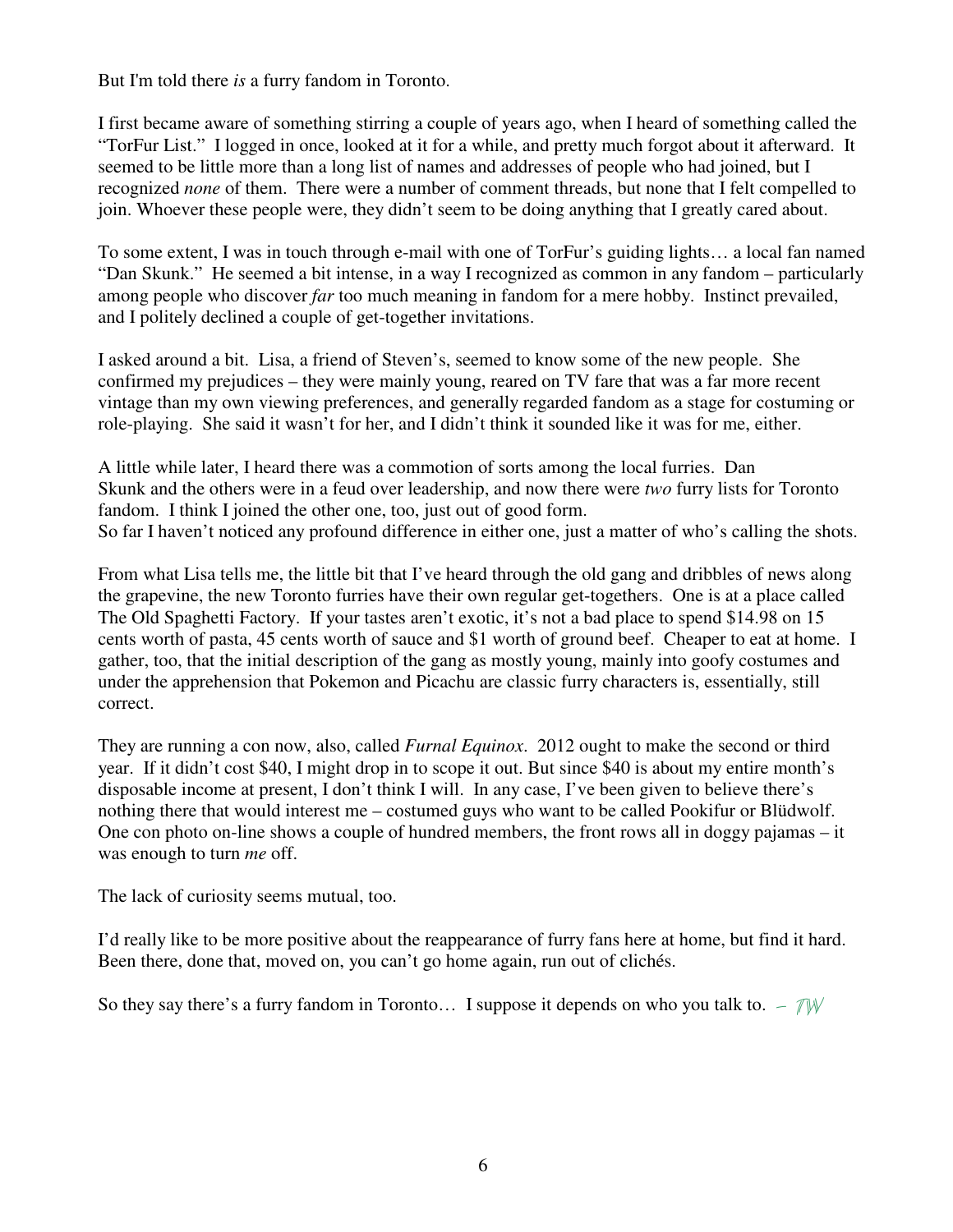# Rotsler Goes West

A while ago, the File 770 blog site announced that the winner of the Rotsler award for 2011 was D. West. It hardly surprised me. We are rapidly running out of practicing fanartists with enough history to merit rewarding. A short list I informally submitted to Mike Glyer included only four or five names – and one of them was D. West.

But D. turned it down. Food for thought, there. But, in the absence of any statements from D. it would be hazardous to try to guess what he was thinking.

It wasn't long, though, before D. spoke up and said what everyone thought he was probably thinking. Rather that put words in his mouth, let me quote D. himself from File 770:

"Rotsler may not have meant any harm (and may even be said to have acted on generous impulses) but in the end he did do harm, effectively by a kind of artistic dumbing-down. ("Hey, you don't have to think about it, and it doesn't have to be good — it just has to fill the space.") He was not the only offender, but he was certainly the most prominent. So, an award for fan art with Rotsler's name attached may also not mean any harm (and may even be said to be based on generous impulses) but I don't feel I can have anything to do with it. To reconcile acceptance of this award with my opinions on Rotsler's work and the effects it has had on fan art would require a feat of mental and moral gymnastics beyond even my capabilities. Thank you anyway for the compliment of choosing me, but you will have to find a recipient elsewhere."

It has to be said that I've had my issues with Rotsler's art myself. It's facile, but more resembles a sort of imagistic hand-writing than actual drawings. When you've seen one Rotsler sock-puppet face, you've seen them all. Yet, the impact of Rotsler on fandom has to be measured against other matters than just draftsmanship. In many ways, he was the right artist at the right time. His drawings were tailored to fannish interests, and perfectly matched the state of the art of fanzine reproduction at that time. Unlike similar artists – such as Ray Nelson or Bob Shaw – Rotsler's output lasted decades. It's hardly odd that he had left an impression behind. It is a little odder how that impression could become outright adulation, and how it lasted decades after his effective retreat from fanzines. But what is fandom if not fond of its traditions, eh?

But I question whether it is just Rotsler's "primitive" style of drawing that D. objects to. That would be too simplistic of him. Also, by some schools of thought, the "primitive" style of Fieffer, Thurber or UPA Studios is the quintessence of hip and sophisticated – niggling little details, such as how many fingers or indeed even how many dimensions, are unimportant so long as the artist communicates effectively with the viewer.

I think it is more likely that D. is thinking that while Rotsler was capable of doing better work, he only did what was "good enough" for fandom. However, what the scope of Rotsler's abilities actually was is a little hard to say. Some of the comments left on File 770 seem to imply that he was not exactly stretching himself. But I've seen Rotsler's more conscientious work as well as his scribbles – it's passable. Perhaps the best thing I can say about Rotsler's "serious" illustrations is that they seem aware of their limitations and never vainly push their boundaries.